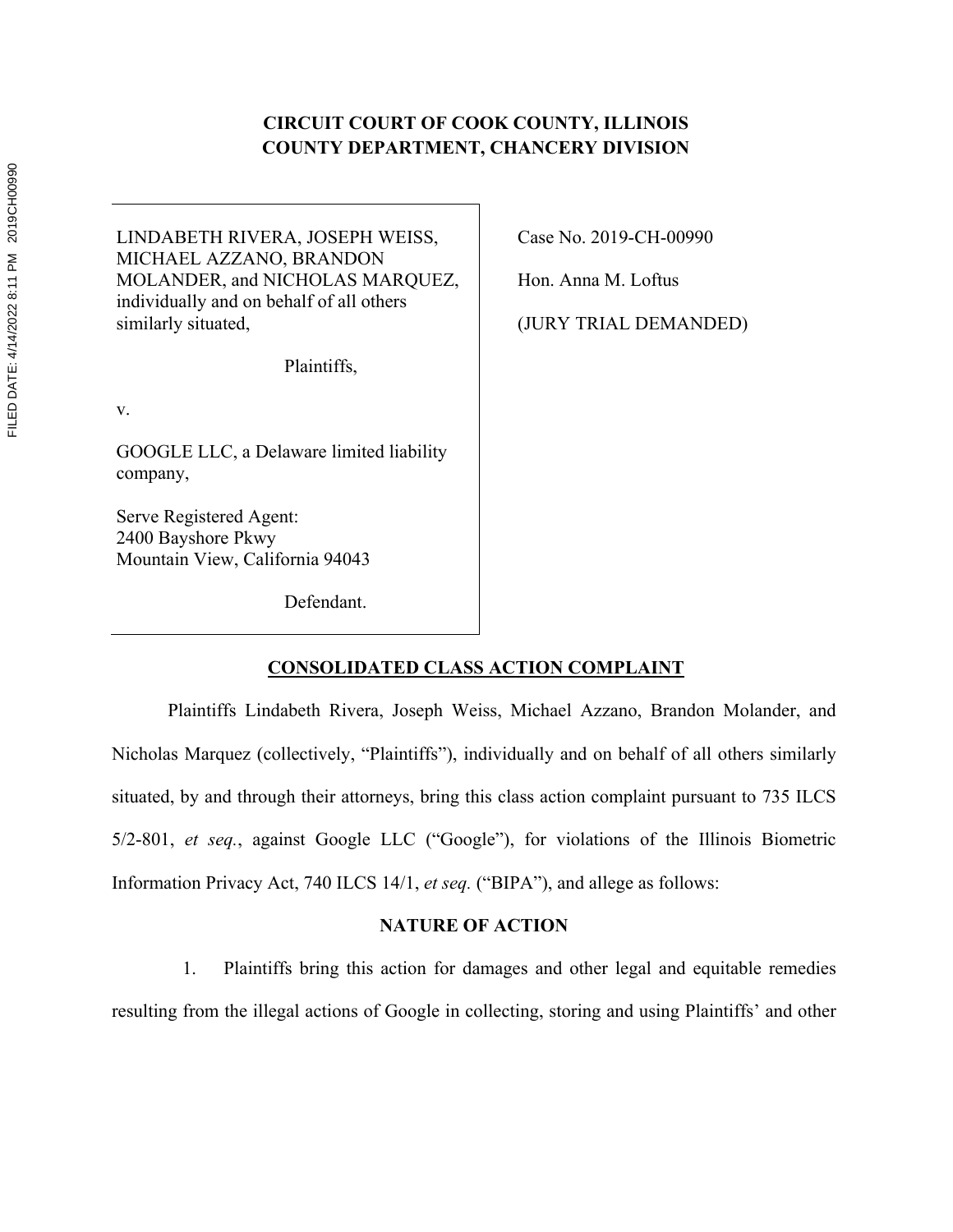similarly situated individuals' biometric identifiers<sup>1</sup> and biometric information<sup>2</sup> (collectively, "biometrics") without informed written consent, in direct violation of the BIPA.

2. The Illinois Legislature has found that "[b]iometrics are unlike other unique identifiers that are used to access finances or other sensitive information." 740 ILCS 14/5(c). "For example, social security numbers, when compromised, can be changed. Biometrics, however, are biologically unique to the individual; therefore, once compromised, the individual has no recourse, is at heightened risk for identity theft, and is likely to withdraw from biometricfacilitated transactions." *Id.*

3. In recognition of these concerns over the security of individuals' biometrics – particularly in the City of Chicago, which was selected by major national corporations as a "pilot testing site[] for new applications of biometric-facilitated financial transactions, including fingerscan technologies at grocery stores, gas stations, and school cafeterias" (740 ILCS 14/5(b)) – the Illinois Legislature enacted the BIPA, which provides, *inter alia*, that a private entity like Google may not obtain and/or possess an individual's biometrics unless it: (1) informs that person in writing that biometric identifiers or information will be collected or stored, *see id.*; (2) informs that person in writing of the specific purpose and length of term for which such biometric identifiers or biometric information is being collected, stored and used, *see id.*; (3) receives a written release from the person for the collection of his or her biometric identifiers or information, *see id*.; and (4) publishes publicly available written retention schedules and guidelines for permanently destroying biometric identifiers and biometric information. 740 ILCS 14/15(a).

<sup>1</sup> "Biometric identifiers" include fingerprints, iris scans, DNA and scans of "face geometry," among others.

<sup>&</sup>quot;Biometric information" is any information captured, converted, stored, or shared based on a person's biometric identifier used to identify an individual.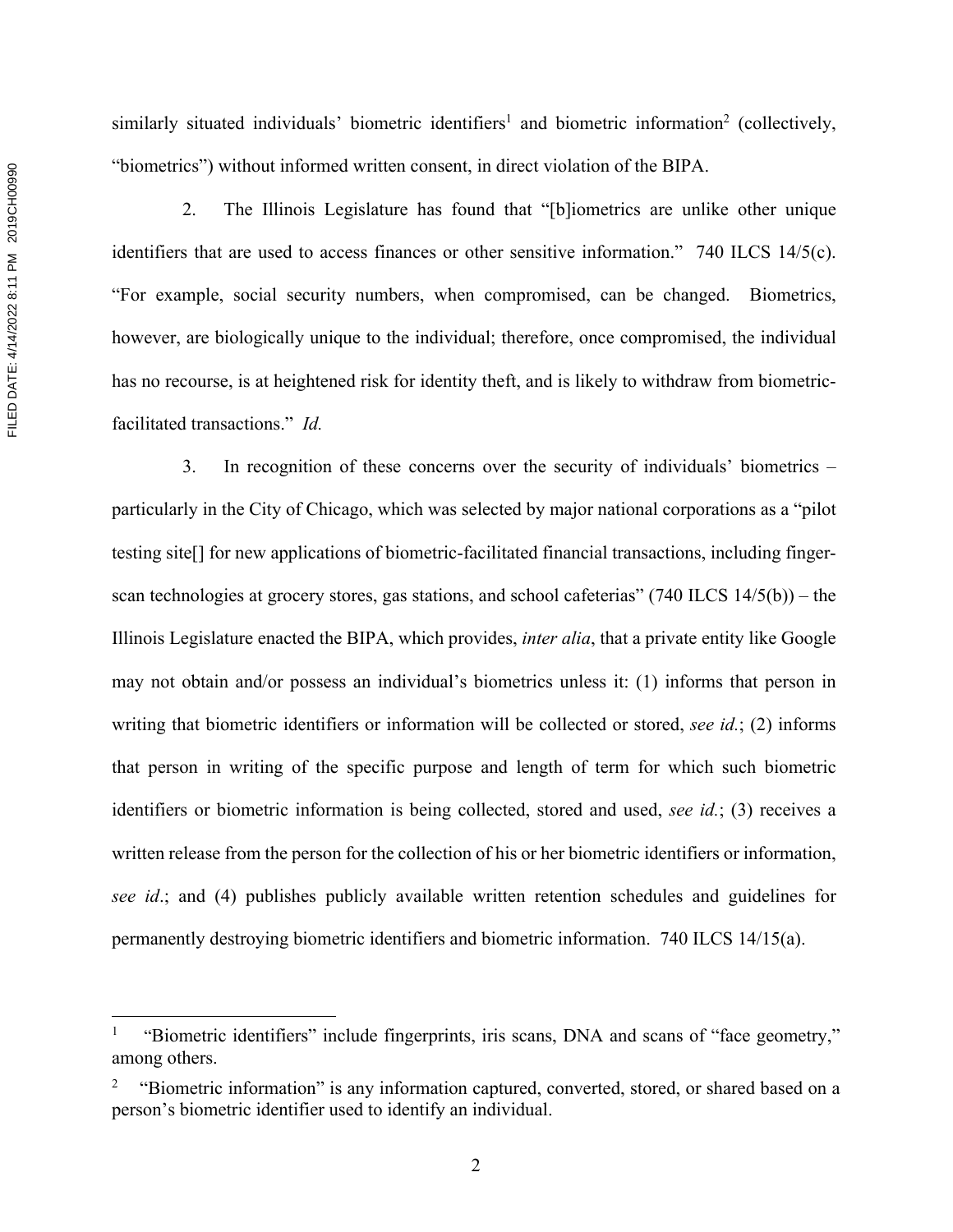4. In direct violation of each of the foregoing provisions of § 15(a) and § 15(b) of the BIPA, Google is actively collecting, storing, and using — without providing notice, obtaining informed written consent or publishing data retention policies — the biometrics of millions of unwitting individuals whose faces appear in photographs uploaded to Google Photos in Illinois.

5. Specifically, Google has created, collected and stored, in conjunction with its cloud-based "Google Photos" service, millions of "face templates" (or "face models") — highly detailed geometric maps of the face — from millions of Google Photos users. Google creates these templates using sophisticated facial recognition technology that extracts and analyzes data from the points and contours of faces that appear in photos taken on Google "Droid" devices and uploaded to the cloud-based Google Photos service. Each face template that Google extracts is unique to a particular individual, in the same way that a fingerprint or voiceprint is unique to one and only one person.

6. Plaintiffs bring this action individually and on behalf of all others similarly situated to prevent Google from further violating the statutory rights of Google Photos users as well as those whose faces appear in photographs uploaded by users to Google Photos in Illinois, and to recover statutory damages for Google's unauthorized collection, storage, and use of these individuals' biometrics in violation of the BIPA.

# **PARTIES**

7. Plaintiff Rivera is, and has been at all relevant times, a resident and citizen of Chicago, Illinois.

8. Plaintiff Weiss was a resident of Chicago, Illinois at all relevant times until in or around August 2016. Since August 2016, Plaintiff Weiss has been a resident of Banner Elk, North Carolina.

FILED DATE: 4/14/2022 8:11 PM 2019CH00990 FILED DATE: 4/14/2022 8:11 PM 2019CH00990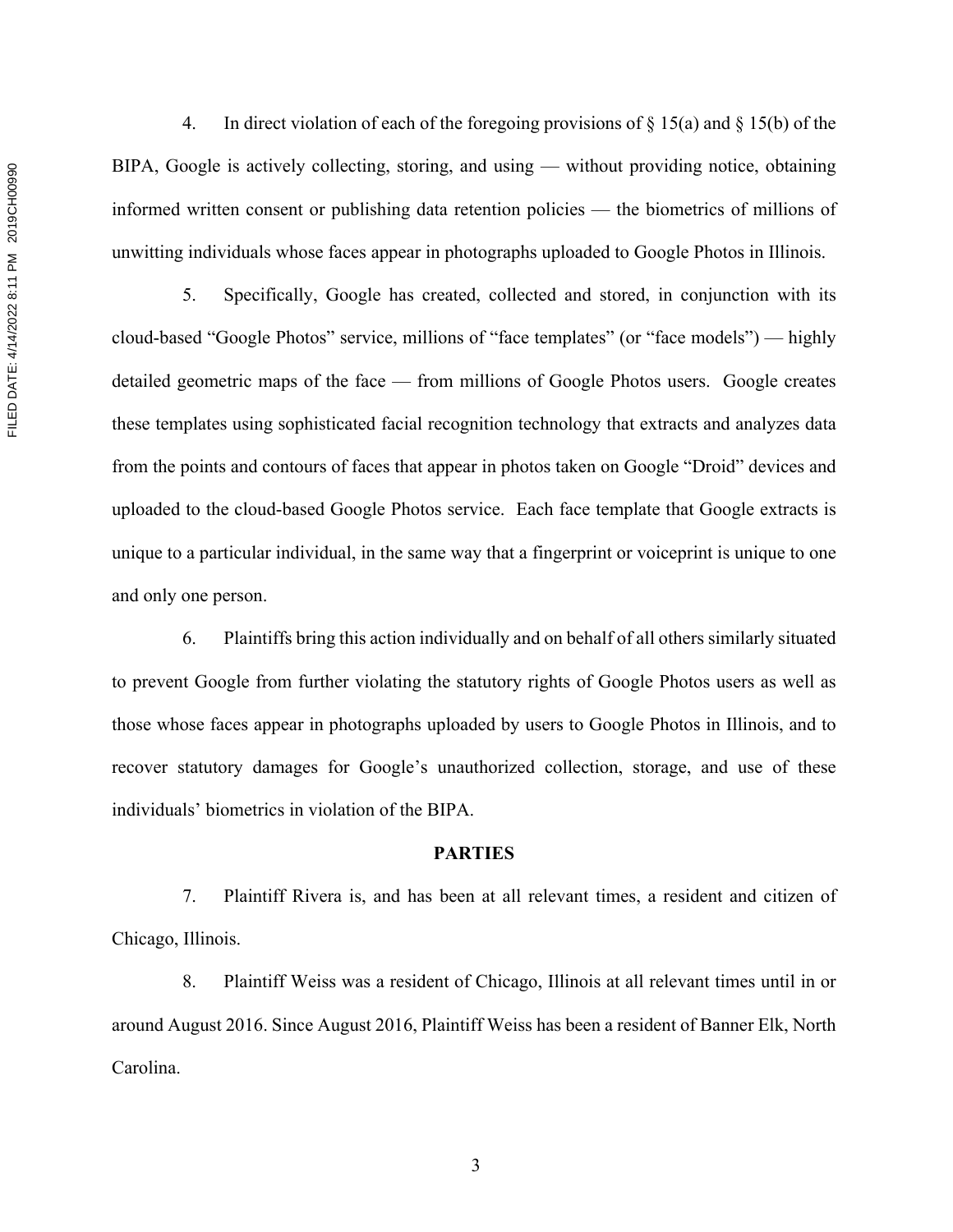9. Plaintiff Azzano is, and has been at all relevant times, a resident and citizen of Illinois.

10. Plaintiff Molander is, and has been at all relevant times, a resident and citizen of Illinois.

11. Plaintiff Marquez is, and has been at all relevant times, a resident and citizen of Illinois.

12. Google is a Delaware limited liability company with its headquarters at 1600 Amphitheatre Parkway, Mountain View, California 94043. Accordingly, Google is a citizen of the states of Delaware and California.

### **JURISDICTION AND VENUE**

13. This is a class action complaint for violations of BIPA, seeking statutory and actual damages.

14. No federal question is presented by this complaint. Plaintiffs bring this complaint solely under state law and not under federal law, and specifically not under the United States Constitution, nor any of its amendments, nor under 42 U.S.C. § 1981 or 1982, nor any other federal statute, law, rule, or regulation. Plaintiffs believe and allege that a cause of action exists under state law for the conduct complained of herein.

15. This class action is brought on behalf of all individuals in Illinois who had their biometric identifiers, including scans of face geometry, collected, captured, received, or otherwise obtained by Google from photographs in Google Photos.

16. Venue is proper under 735 ILCS 5/1-108 and 2-101 of the Illinois Code of Civil Procedure, as a substantial portion of the transactions giving rise to the causes of action pleaded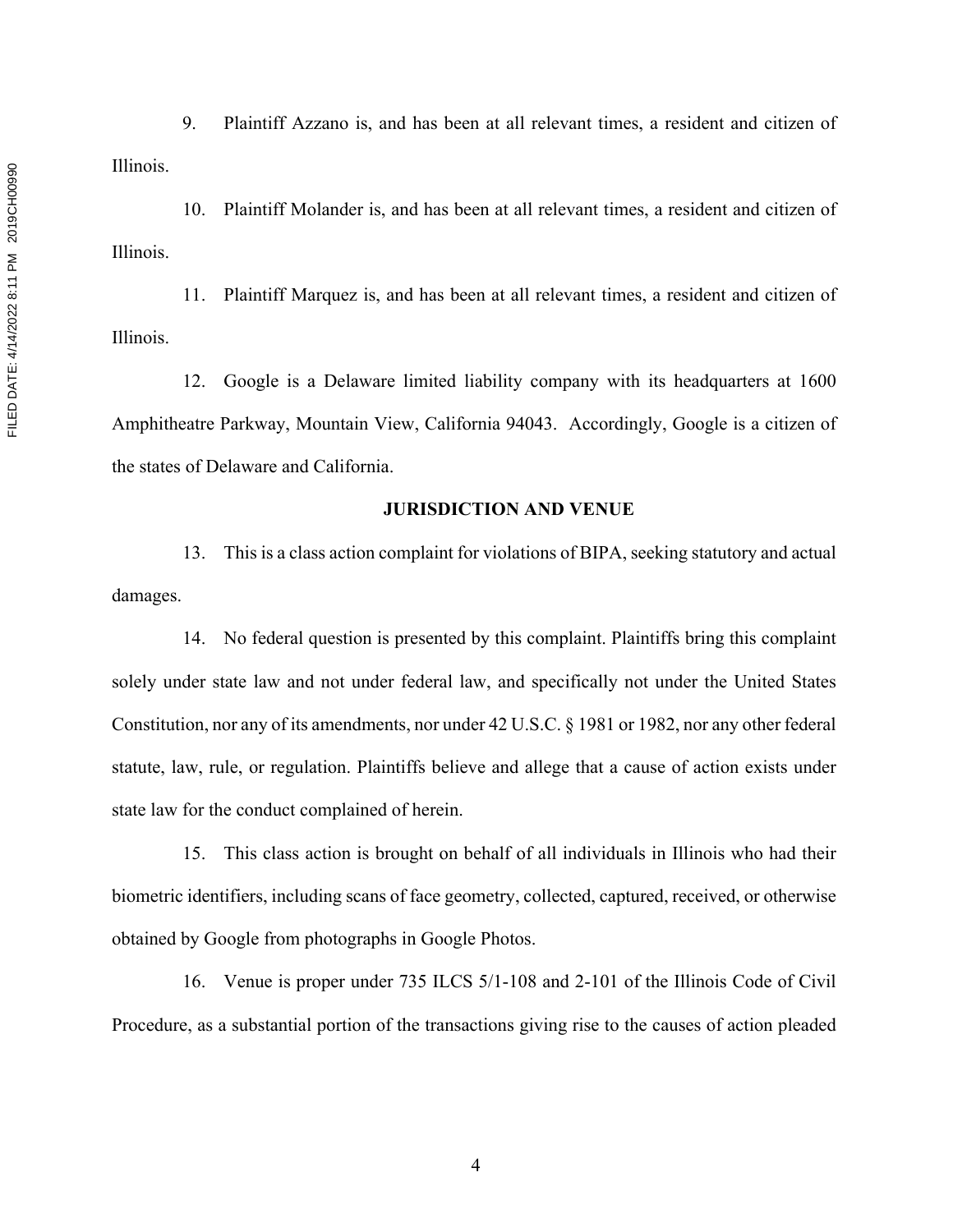herein occurred in Cook County. Specifically, upon information and belief, the activities giving rise to the causes of action occurred within the city of Chicago, Illinois.

## **FACTUAL BACKGROUND**

### **I. Biometric Technology Implicates Consumer Privacy Concerns**

17. "Biometrics" refers to an individual's unique physical characteristics. One of the most prevalent uses of biometrics is in facial recognition technology, which works by scanning a human face or an image thereof, extracting facial feature data based on specific "biometric identifiers" (*i.e.*, details about the face's geometry as determined by facial points and contours), and comparing the resulting "face template" (or "faceprint") against the face templates stored in a "face template database." If a database match is found, an individual may be identified.

18. The use of facial recognition technology in the commercial context presents numerous consumer privacy concerns. During a 2012 hearing before the United States Senate Subcommittee on Privacy, Technology, and the Law, U.S. Senator Al Franken stated that "there is nothing inherently right or wrong with [facial recognition technology, but] if we do not stop and carefully consider the way we use [it], it may also be abused in ways that could threaten basic aspects of our privacy and civil liberties."<sup>3</sup> Senator Franken noted, for example, that facial recognition technology could be "abused to not only identify protesters at political events and rallies, but to target them for selective jailing and prosecution."4

<sup>3</sup> *What Facial Recognition Technology Means for Privacy and Civil Liberties: Hearing Before the Subcomm. on Privacy, Tech. & the Law of the S. Comm. on the Judiciary*, 112th Cong. 1 (2012), *available at* https://www.eff.org/files/filenode/jenniferlynch\_eff-senate-testimonyface recognition.pdf (last visited Mar. 1, 2016).

<sup>4</sup> *Id*.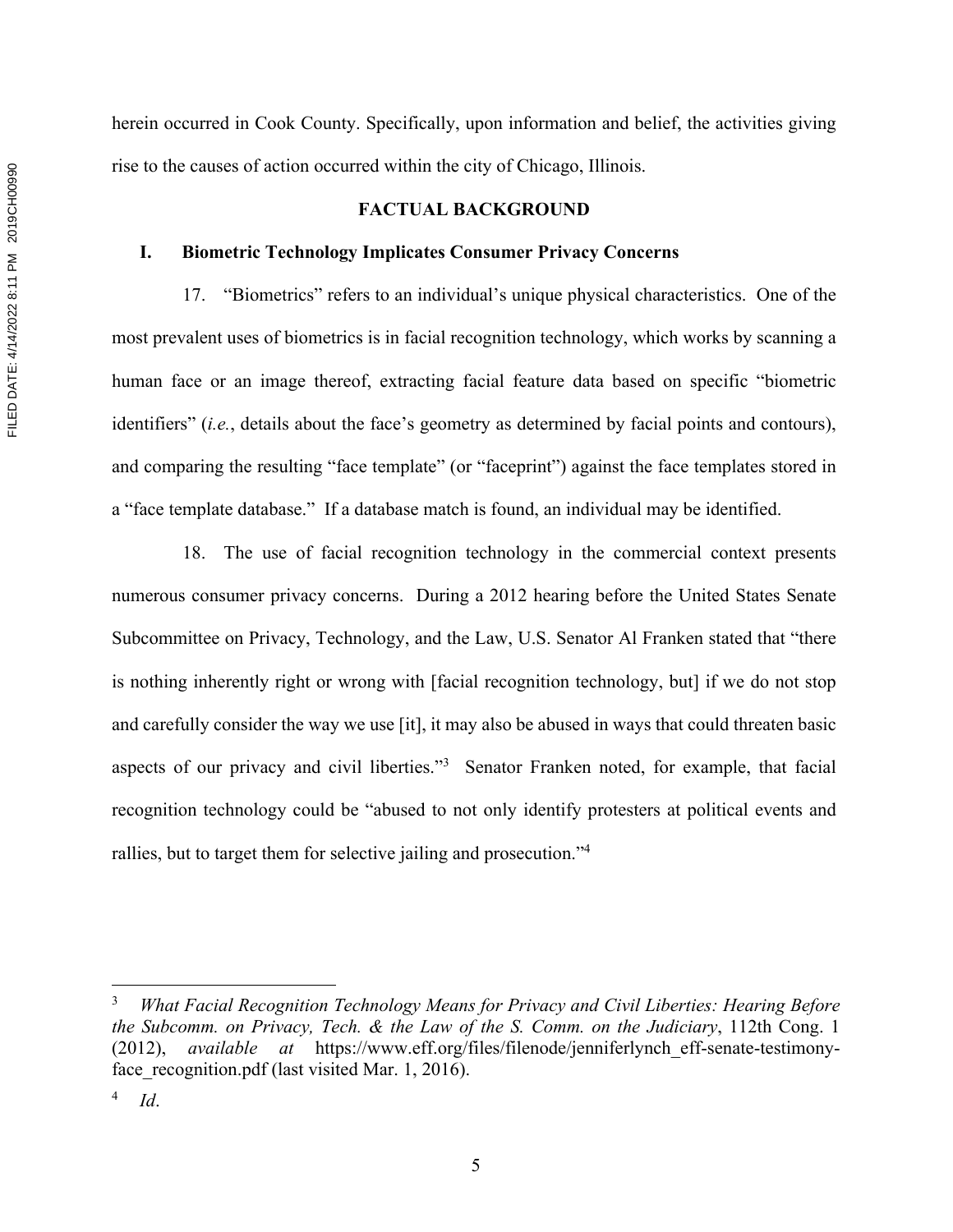FILED DATE: 4/14/2022 8:11 PM 2019CH00990 FILED DATE: 4/14/2022 8:11 PM 2019CH00990

19. The Federal Trade Commission ("FTC") has raised similar concerns, and released a "Best Practices" guide for companies using facial recognition technology.<sup>5</sup> In the guide, the Commission underscores the importance of companies' obtaining affirmative consent from consumers before extracting and collecting their biometric identifiers and biometric information from digital photographs.

20. In the wake of the May 2018 enactment of the European Union's General Data Protection Regulation ("GDPR"), the French government fined Google approximately \$57 million for allegedly failing to clearly explain how it uses consumers' personal information. France alleged Google violated the GDPR by failing to (1) concisely present consumers with essential information regarding how it processed their data, with consumers needing to navigate five to six steps to discover data collection and retention details, and (2) obtain informed consent from consumers to process their data, with consumers lacking requisite understanding of the exact nature of their consent and were not required to provide consent for each specified use of their data.<sup>6</sup>

21. As explained below, Google failed to obtain consent from anyone when it introduced its facial recognition technology. Not only do the actions of Google fly in the face of FTC guidelines, they also violate the privacy rights of individuals appearing in photos uploaded to Google Photos in Illinois.

<sup>5</sup> *Facing Facts: Best Practices for Common Uses of Facial Recognition Technologies*, Federal Trade Commission (Oct. 2012), *available at* http://www.ftc.gov/sites/default/files/documents/reports/facing-facts-best-practices-commonuses-facial-recognition-technologies/121022facialtechrpt.pdf (last visited Mar. 1, 2016).

<sup>6</sup> *Google Fined \$57 Million in First Major Enforcement of GDPR Against a US-based Company*, National Law Review (Jan. 23, 2019), *available at* https://www.natlawreview.com/article/googlefined-57-million-first-major-enforcement-gdpr-against-us-based-company (last visited Jan. 23, 2019).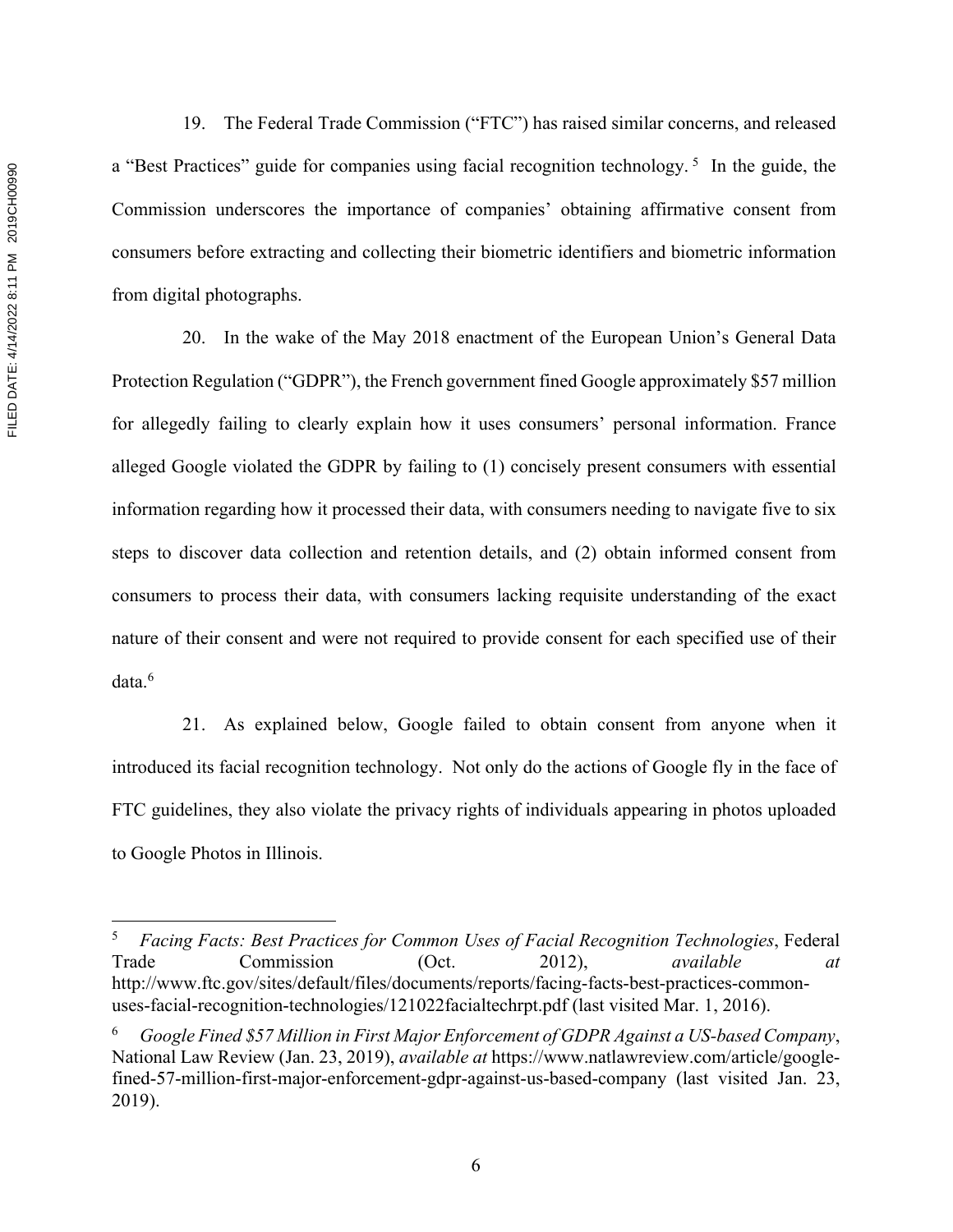22. In 2008, Illinois enacted the BIPA due to the "very serious need [for] protections for the citizens of Illinois when it [comes to their] biometric information." Illinois House Transcript, 2008 Reg. Sess. No. 276. The BIPA makes it unlawful for a company to, *inter alia*, "collect, capture, purchase, receive through trade, or otherwise obtain a person's or a customer's biometric identifiers<sup>7</sup> or biometric information, unless it first:

> (l) informs the subject . . . in writing that a biometric identifier or biometric information is being collected or stored;

> (2) informs the subject . . . in writing of the specific purpose and length of term for which a biometric identifier or biometric information is being collected, stored, and used; and

> (3) receives a written release executed by the subject of the biometric identifier or biometric information or the subject's legally authorized representative."

740 ILCS 14/15 (b).

23. Section 15(a) of the BIPA also provides:

A private entity in possession of biometric identifiers or biometric information must develop a written policy, made available to the public, establishing a retention schedule and guidelines for permanently destroying biometric identifiers and biometric information when the initial purpose for collecting or obtaining such identifiers or information has been satisfied or within 3 years of the individual's last interaction with the private entity, whichever occurs first.

740 ILCS 14/15(a).

24. As alleged below, Google's practices of collecting, storing, and using Illinois

residents' biometric identifiers and information derived from photographs in Google Photos

<sup>&</sup>lt;sup>7</sup> BIPA's definition of "biometric identifier" expressly includes information collected about the geometry of the face (i.e., facial data obtained through facial recognition technology). *See* 740 ILCS 14/10.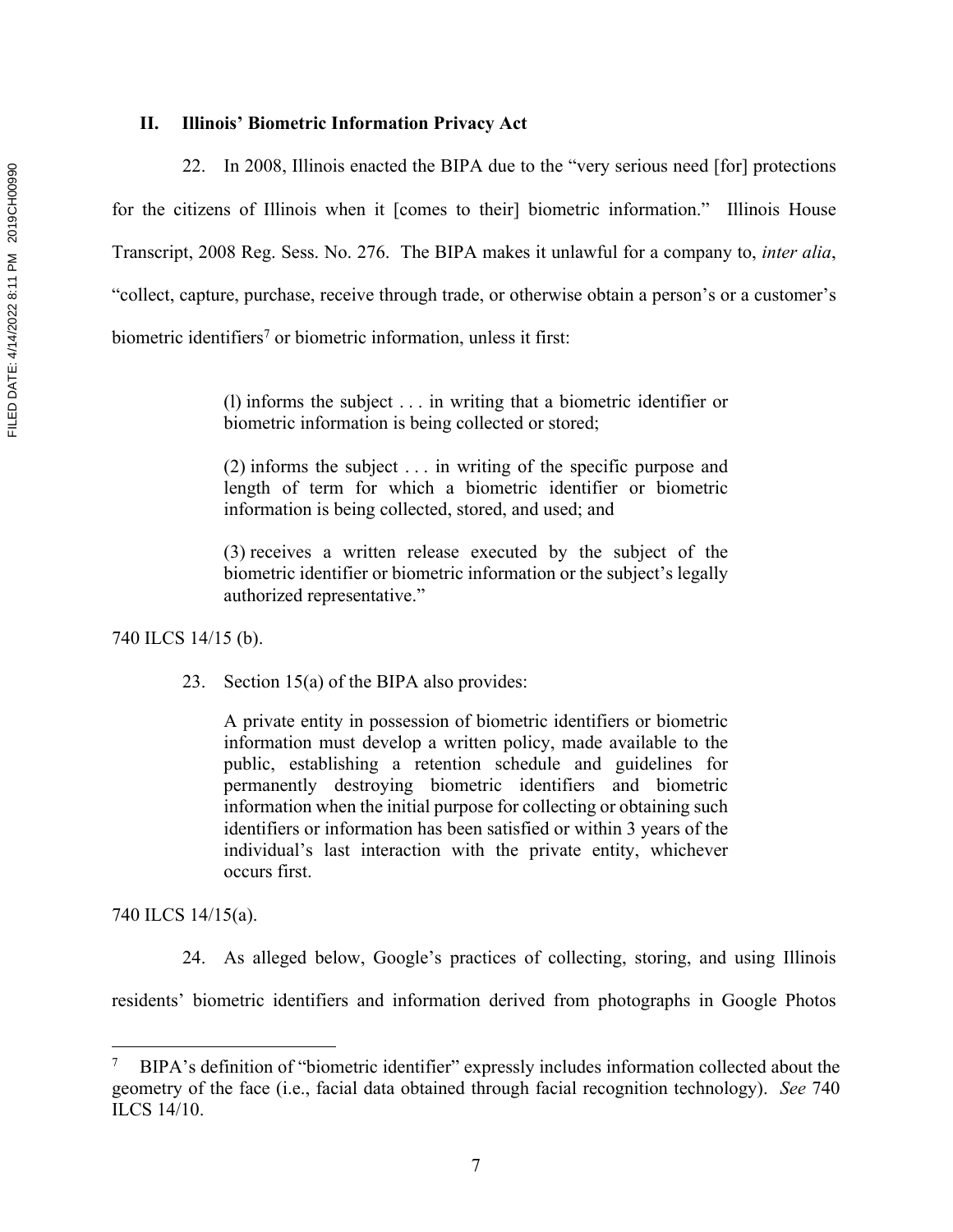without informed written consent violate all three prongs of § 15(b) of the BIPA. Google's failure to provide a publicly available written policy regarding their schedule and guidelines for the retention and permanent destruction of individuals' biometric information also violates § 15(a) of the BIPA.

## **III. Google Violates Illinois' Biometric Information Privacy Act**

25. In May 2015, Google announced the release of its photo sharing and storage service called Google Photos. Users of Google Photos upload millions of photos per day, making photographs a vital part of the Google experience.

26. The Google Photos app, which comes pre-installed on all Google Droid devices, is set by default to automatically upload all photos taken by the Droid device user to the cloud-based Google Photos service. Users can also connect other devices to Google Photos to upload and access photos on the cloud-based service.

27. Unbeknownst to the average consumer, and in direct violation of  $\S 15(b)(1)$  of the BIPA, Google's proprietary facial recognition technology scans each and every photo uploaded to the cloud-based Google Photos for faces, extracts geometric data relating to the unique points and contours (*i.e.,* biometric identifiers) of each face, and then uses that data to create and store a template of each face — all without ever informing anyone of this practice.<sup>8</sup>

28. The cloud-based Google Photos service uses these face templates to organize and group together photos based upon the particular individuals appearing in the photos. This technology works by comparing the face templates of individuals who appear in newly uploaded photos with the facial templates already saved in Google's face database. Specifically, when a

<sup>8</sup> Google holds several patents covering its facial recognition technology that detail its illegal process of scanning photos for biometric identifiers and storing face templates in its database without obtaining informed written consent.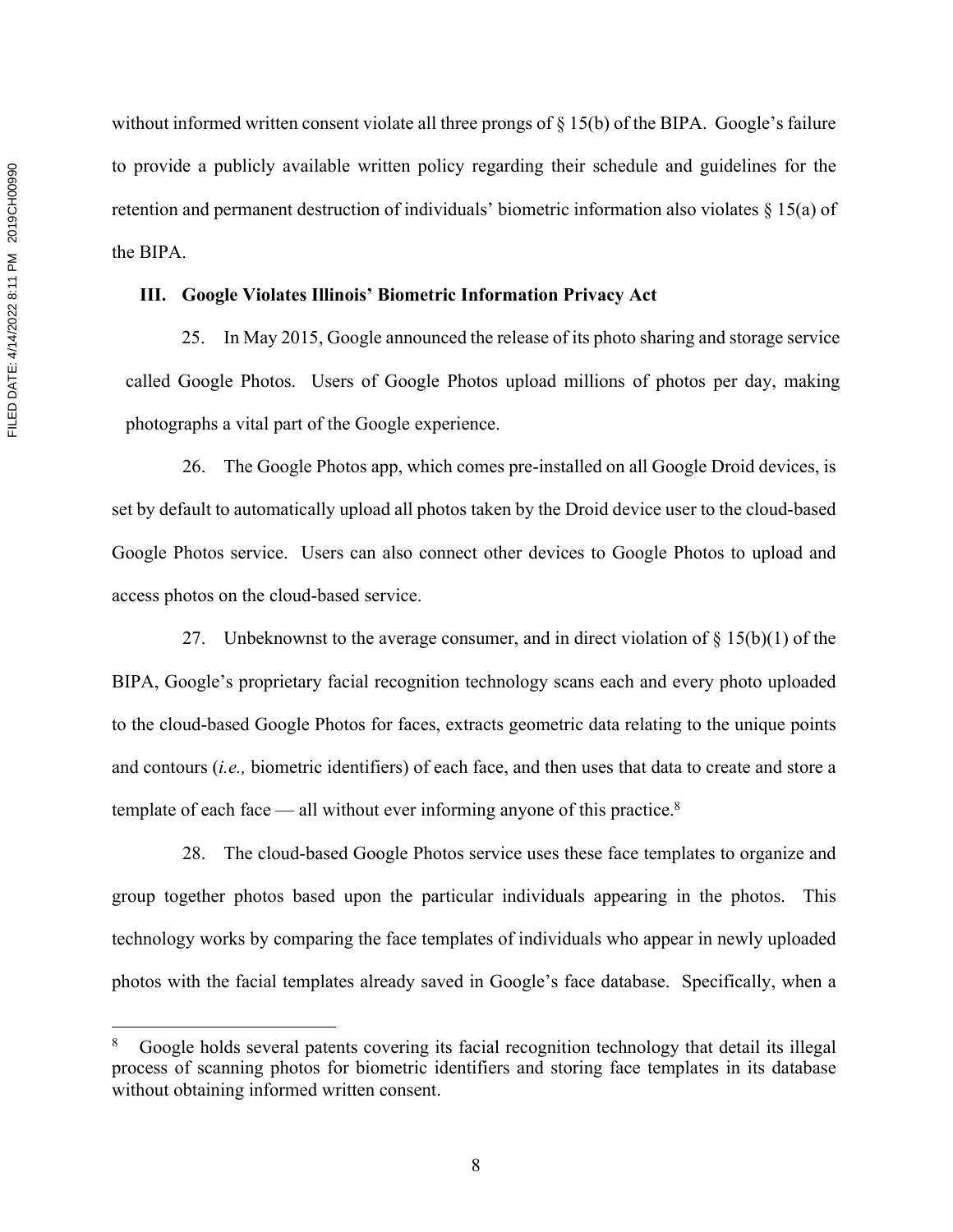Google Photos user uploads a new photo, Google's sophisticated facial recognition technology creates a template for each face detected therein, without consideration for whether a particular face belongs to a Google Photos user or unwitting non-user, and then compares each template against Google's face template database. If there is a match, then Google groups the photo from which the newly uploaded face template was derived with the previously uploaded photos depicting that individual.

29. These unique face templates are not only collected and used by Google Photos to identify individuals, but also to recognize their gender, age, and location. Accordingly, Google also collects "biometric information" from users and non-users. *See* 740 ILCS 14/10.

30. In direct violation of §§ 15(b)(2) and 15(b)(3) of the BIPA, Google never informed Illinois residents who had their face templates collected of the specific purpose and length of term for which their biometric identifiers or information would be collected, stored, and used, nor did Google obtain a written release from any of these individuals.

31. In direct violation of § 15(a) of the BIPA, Google does not have written, publicly available policies identifying their retention schedules, or guidelines for permanently destroying any of these biometric identifiers or information.

#### **IV. Plaintiff Rivera's Experience**

32. Plaintiff Rivera does not have, and has never had, a Google Droid device or a Google Photos account. Plaintiff Rivera does not use, and has never used, a Google Droid device or a Google Photos account.

33. Between 2015 and 2016, a Google Photos user who resides in Illinois took several photos of Plaintiff Rivera in the state of Illinois using a Google Droid device that Google shipped into, and was purchased in, the state of Illinois. The Google Droid device on which these photos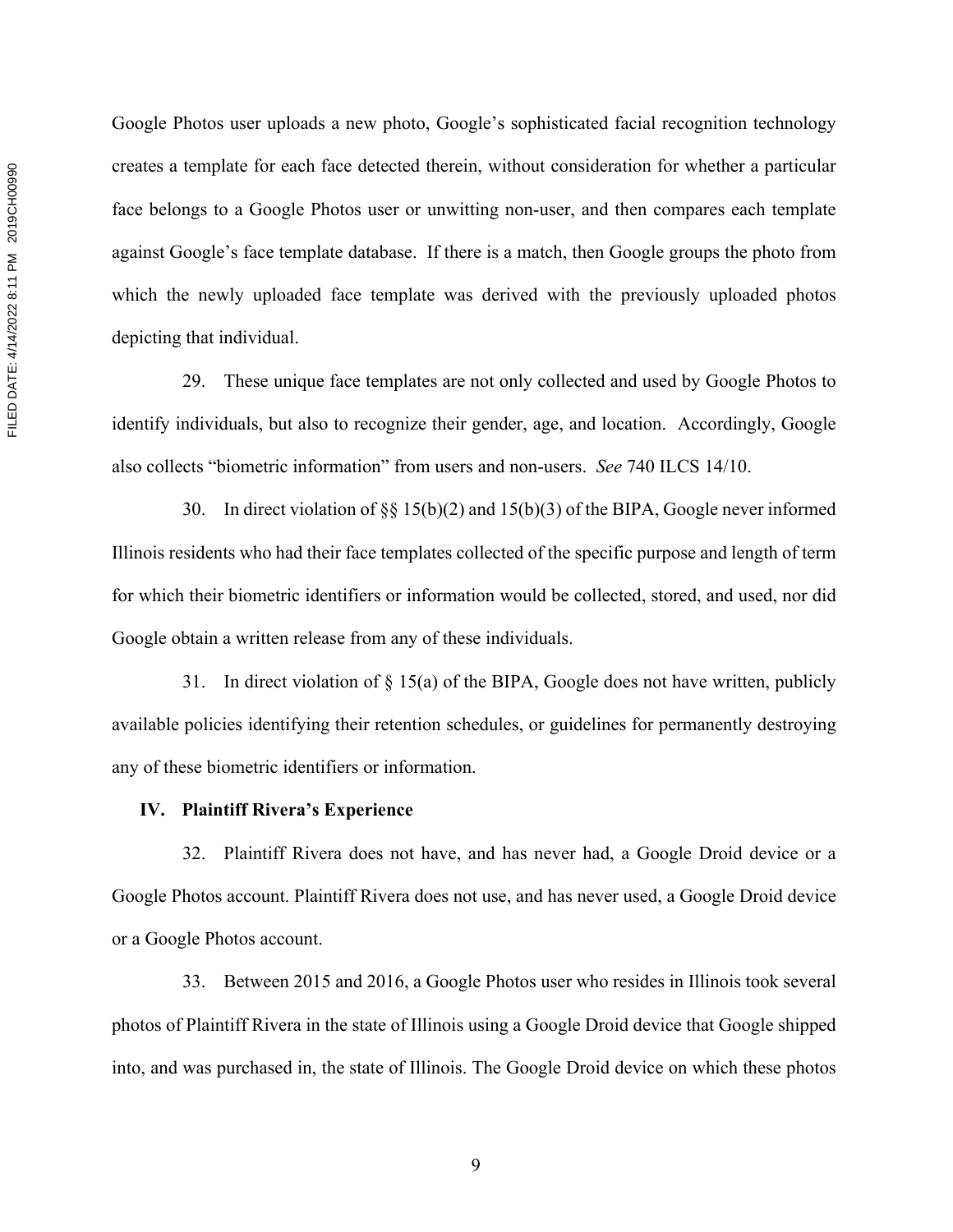of Plaintiff Rivera were captured automatically uploaded the photos to the cloud-based Google Photos service.

34. Upon upload to the cloud-based Google Photos storage service, Google analyzed these photos by automatically locating and scanning Plaintiff Rivera's face, and by extracting geometric data relating to the contours of her face and the distances between her eyes, nose, and ears — data which Google then used to create a unique template of Plaintiff Rivera's face.

35. The resulting unique face template was used by Google to locate and group together all photos depicting Plaintiff Rivera for organizational purposes.

36. Google also used Plaintiff Rivera's face template to recognize her gender, age, race and location.

37. Plaintiff Rivera never consented, agreed or gave permission — written or otherwise — to Google for the collection or storage of her unique biometric identifiers or biometric information.

38. Further, Google never provided Plaintiff Rivera with, nor did she ever sign, a written release allowing Google to collect or store her unique biometric identifiers or biometric information.

39. Likewise, Google never provided Plaintiff Rivera with an opportunity to prohibit or prevent the collection, storage, or use of her unique biometric identifiers or biometric information.

40. Nevertheless, when a Google Photos user took and uploaded photos of Plaintiff Rivera, Google located Plaintiff Rivera's face in the photos, scanned Plaintiff Rivera's facial geometry, and created a unique face template corresponding to Plaintiff Rivera, all in direct violation of BIPA.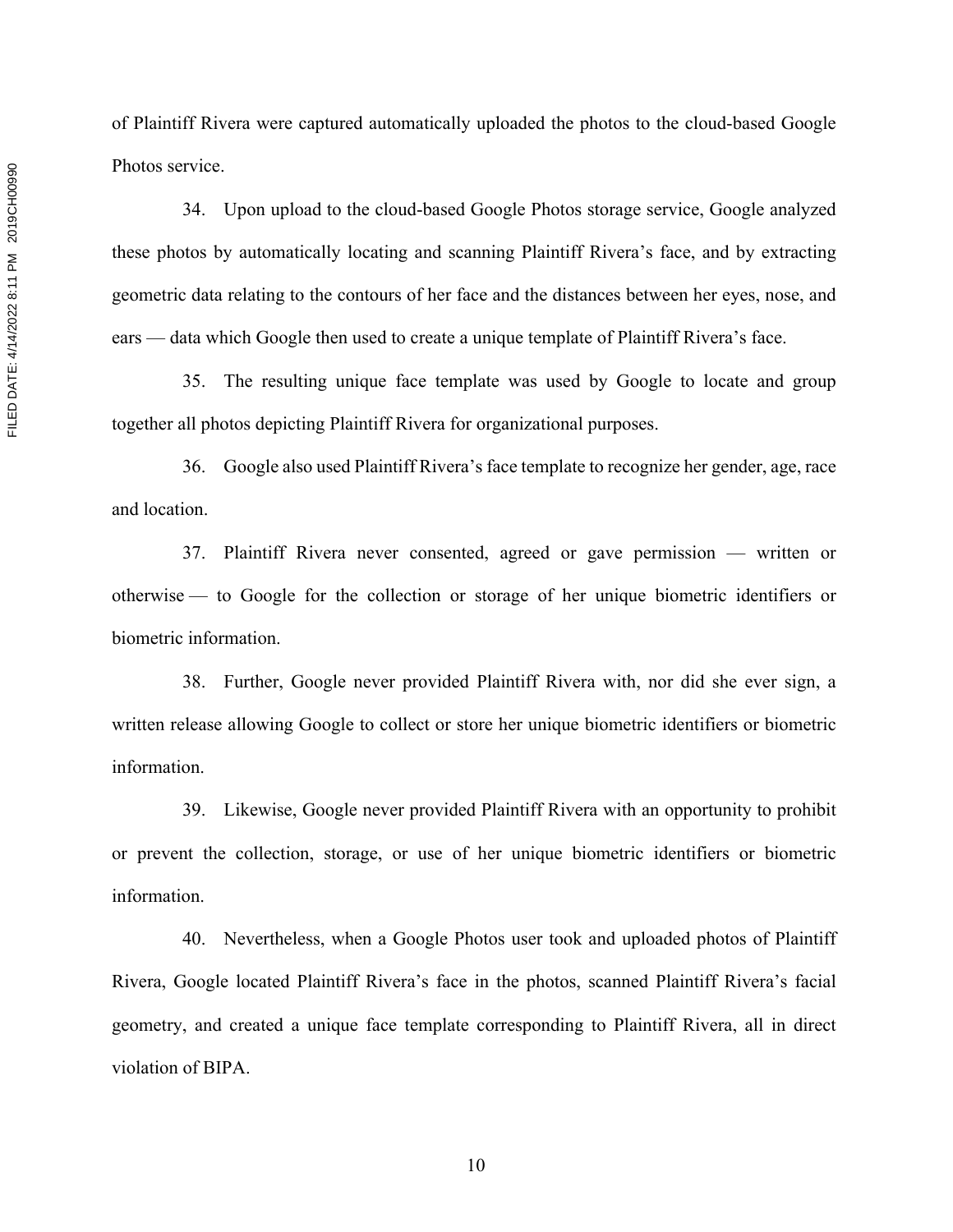## **V. Plaintiff Weiss's Experience**

41. In approximately November 2013, Plaintiff Weiss purchased a Google Droid device from a retail location in Illinois. In approximately July 2015, Plaintiff Weiss purchased another Google Droid device from a retail location in Illinois.

42. Since purchasing his Google Droid devices, Plaintiff Weiss used those Droid devices to take and upload numerous photos in the state of Illinois to his cloud-based Google Photos account.

43. Plaintiff Weiss's Google Photos account contains dozens of photos depicting Plaintiff Weiss that were taken with his Droid devices and automatically uploaded in Illinois to Google Photos by his Droid devices. These photos were all uploaded to the cloud-based Google Photos service while the Google Droid device was located in the state of Illinois and assigned an Illinois-based IP address.

44. Immediately upon upload to the cloud-based Google Photos storage service, Google analyzed these photos by automatically locating and scanning Plaintiff Weiss's face, and by extracting geometric data relating to the contours of his face and the distances between his eyes, nose, and ears — data which Google then used to create a unique template of Plaintiff Weiss's face.

45. The resulting unique face template was used by Google to locate and group together all photos depicting Plaintiff Weiss for organizational purposes.

46. Google also used Plaintiff Weiss's face template to recognize his gender, age, race, and location.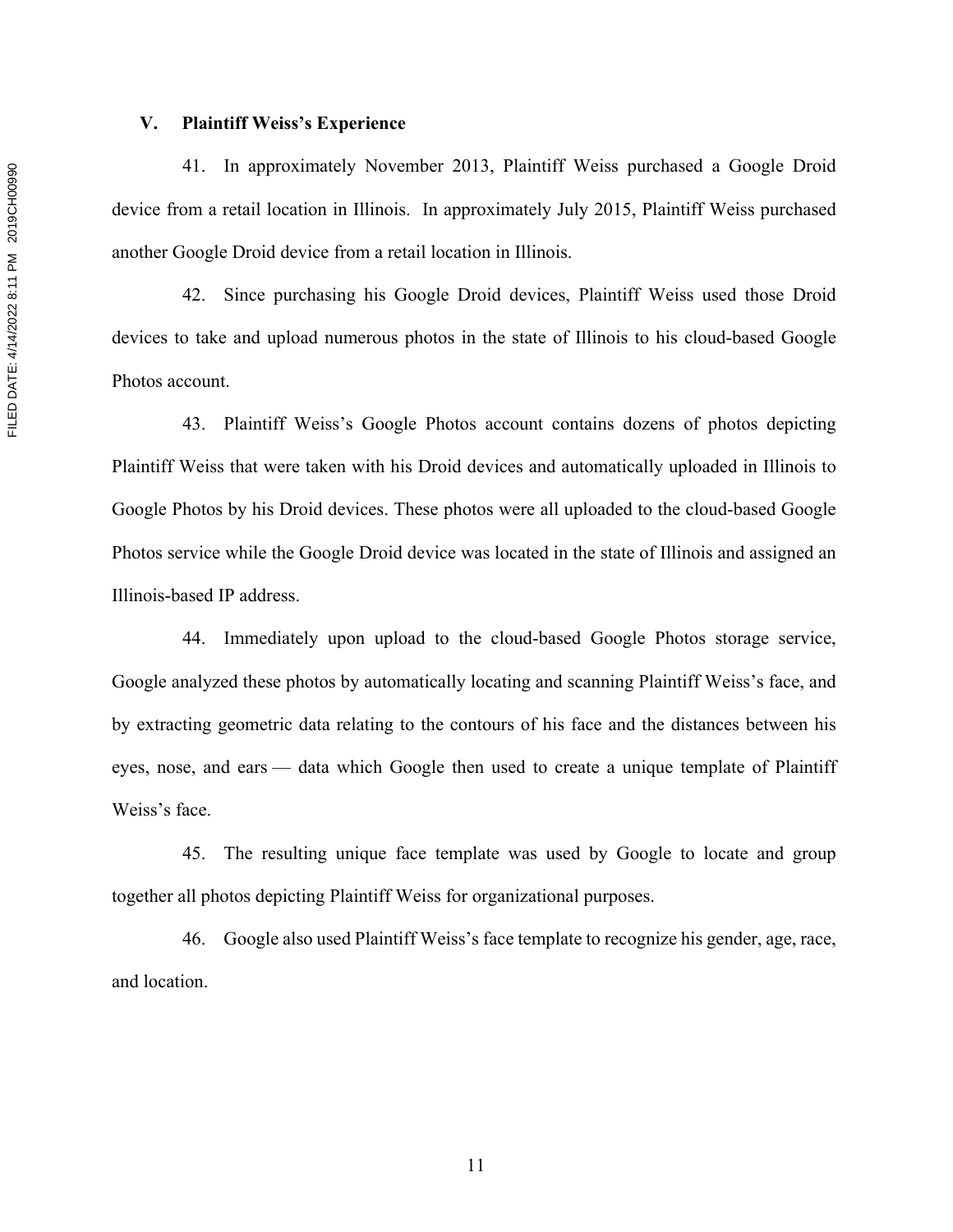47. Plaintiff Weiss never consented, agreed, or gave permission — written or otherwise — to Google for the collection or storage of his unique biometric identifiers or biometric information.

48. Further, Google never provided Plaintiff Weiss with, nor did he ever sign, a written release allowing Google to collect or store his unique biometric identifiers or biometric information.

49. Likewise, Google never provided Plaintiff Weiss with an opportunity to prohibit or prevent the collection, storage, or use of his unique biometric identifiers or biometric information.

50. Nevertheless, when photos of Plaintiff Weiss were automatically uploaded to Google Photos from within the state of Illinois, Google located Plaintiff Weiss's face in the photos, scanned Plaintiff Weiss's facial geometry, and created a unique face template corresponding to Plaintiff Weiss, all in direct violation of the BIPA.

#### **VI. Plaintiff Azzano's Experience**

51. Plaintiff Azzano first signed up for a Google Photos more than five years ago.

52. Since first signing up, Plaintiff Azzano has used his smart phone devices to take and upload numerous photos in the state of Illinois to his cloud-based Google Photos account.

53. Plaintiff Azzano's Google Photos account contains dozens of photos depicting Plaintiff Azzano that were taken with his smart phone and automatically uploaded in Illinois to Google Photos. These photos were all uploaded to the cloud-based Google Photos service while his smart phone was located in the state of Illinois and assigned an Illinois-based IP address.

54. Immediately upon upload to the cloud-based Google Photos storage service, Google analyzed these photos by automatically locating and scanning Plaintiff Azzano's face, and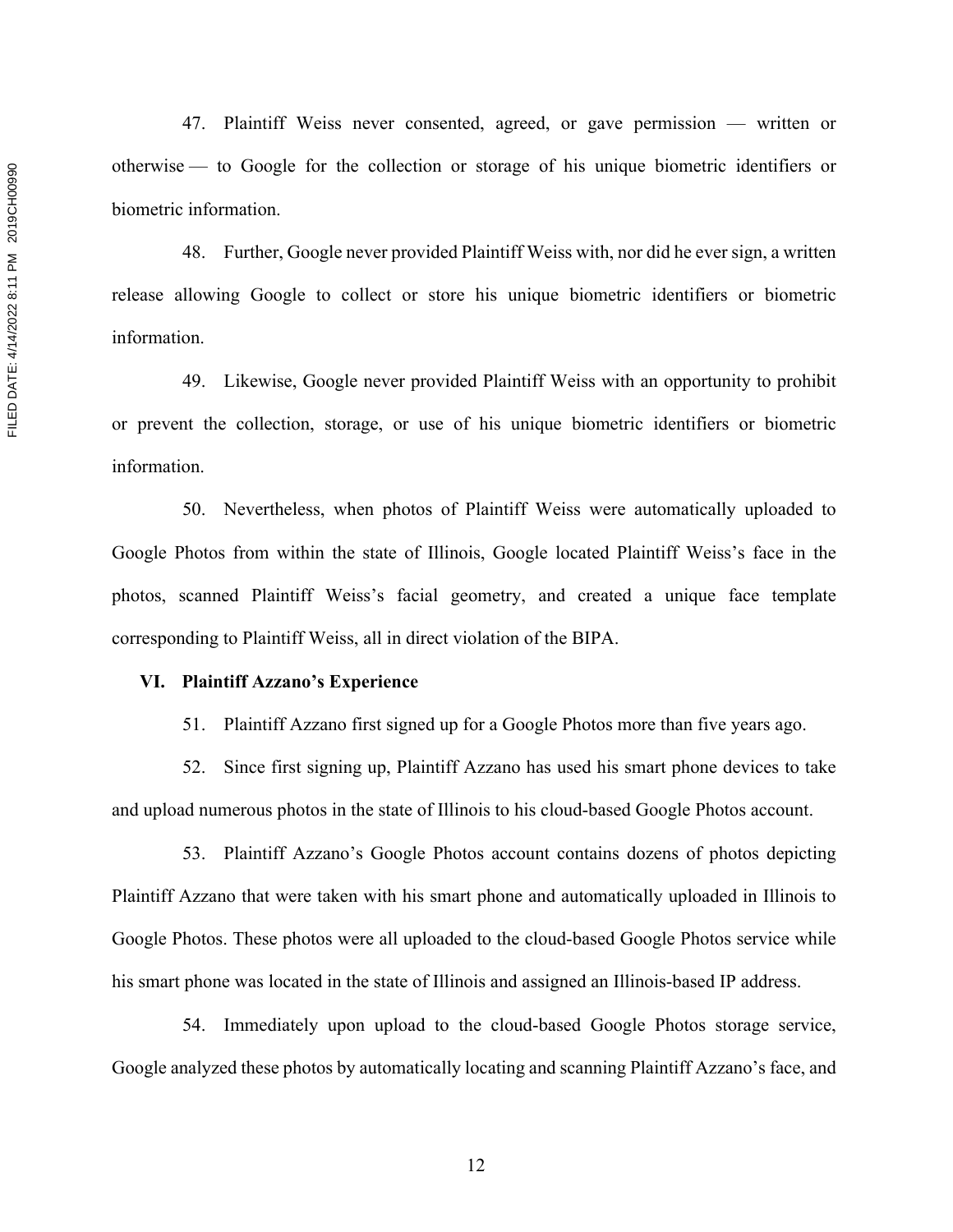by extracting geometric data relating to the contours of his face and the distances between his eyes, nose, and ears — data which Google then used to create a unique template of Plaintiff Azzano's face.

55. The resulting unique face template was used by Google to locate and group together all photos depicting Plaintiff Azzano.

56. Google also used Plaintiff Azzano's face template to recognize his gender, age, race, and location.

57. Plaintiff Azzano never consented, agreed or gave permission — written or otherwise — to Google for the collection or storage of his unique biometric identifiers or biometric information.

58. Further, Google never provided Plaintiff Azzano with, nor did he ever sign, a written release allowing Google to collect or store his unique biometric identifiers or biometric information.

59. Likewise, Google never provided Plaintiff Azzano with an opportunity to prohibit or prevent the collection, storage, or use of his unique biometric identifiers or biometric information.

60. Nevertheless, when photos of Plaintiff Azzano were automatically uploaded to Google Photos from within the state of Illinois, Google located Plaintiff Azzano's face in the photos, scanned Plaintiff Azzano's facial geometry, and created a unique face template corresponding to Plaintiff Azzano, all in direct violation of the BIPA.

### **VII. Plaintiff Molander's Experience**

61. Plaintiff Molander first signed up for a Google Photos account more than five years ago.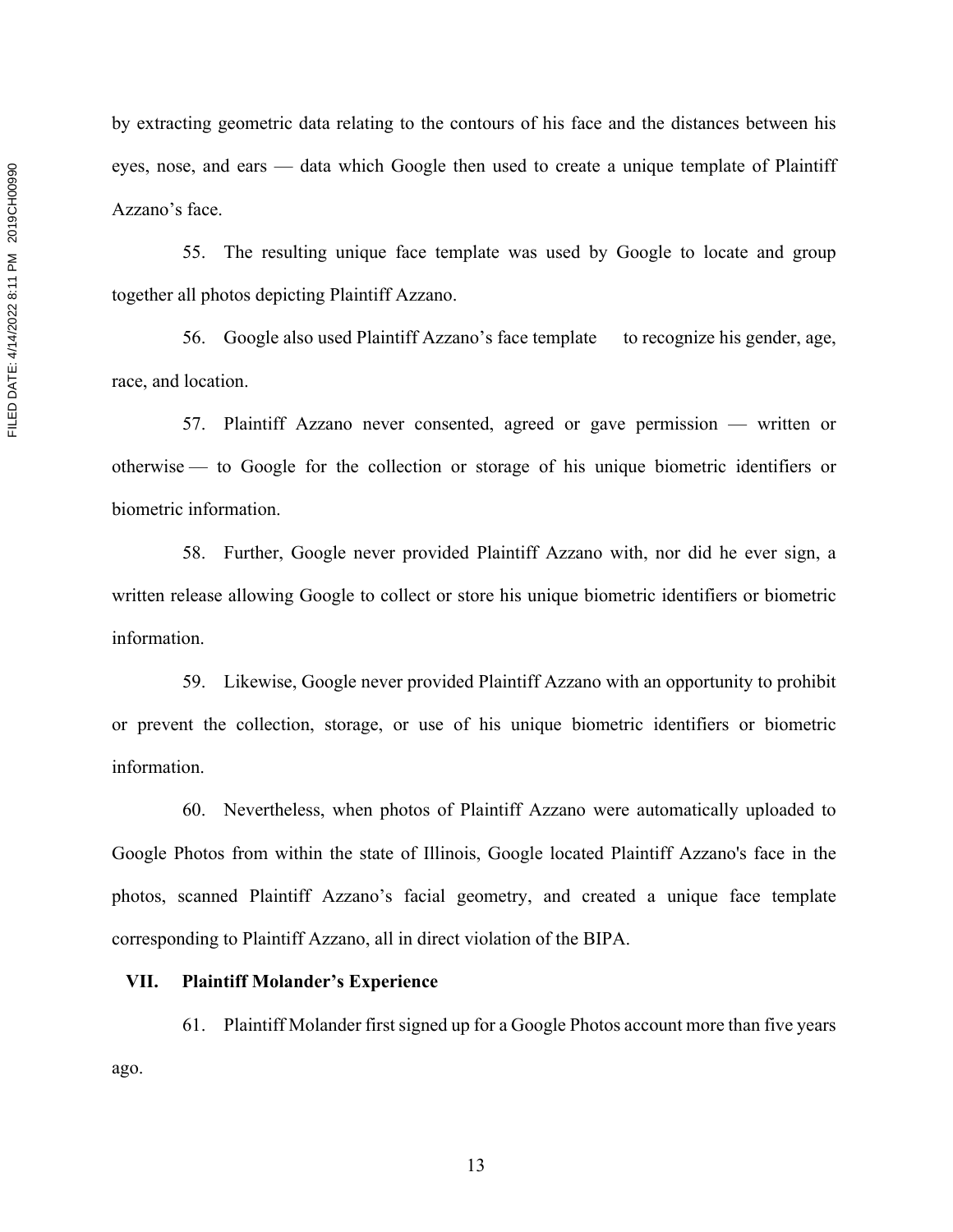FILED DATE: 4/14/2022 8:11 PM 2019CH00990 FILED DATE: 4/14/2022 8:11 PM 2019CH00990

62. Since first signing up, Plaintiff Molander has used his smart phone devices to take and upload numerous photos in the State of Illinois to his cloud-based Google Photos account.

63. Plaintiff Molander's Google Photos account contains dozens of photos depicting Plaintiff Molander that were taken with his smart phone and automatically uploaded in Illinois to Google Photos. These photos were all uploaded to the cloud-based Google Photos service while his smart phone was located in the state of Illinois and assigned an Illinois-based IP address.

64. Immediately upon upload to the cloud-based Google Photos storage service, Google analyzed these photos by automatically locating and scanning Plaintiff Molander's face, and by extracting geometric data relating to the contours of his face and the distances between his eyes, nose, and ears — data which Google then used to create a unique template of Plaintiff Molander's face.

65. The resulting unique face template was used by Google to locate and group together all photos depicting Plaintiff Molander.

66. Plaintiff Molander's face template was also used by Google to recognize Plaintiff Molander's gender, age, race, and location.

67. Plaintiff Molander never consented, agreed or gave permission — written or otherwise — to Google for the collection or storage of his unique biometric identifiers or biometric information.

68. Further, Google never provided Plaintiff Molander with, nor did he ever sign, a written release allowing Google to collect or store his unique biometric identifiers or biometric information.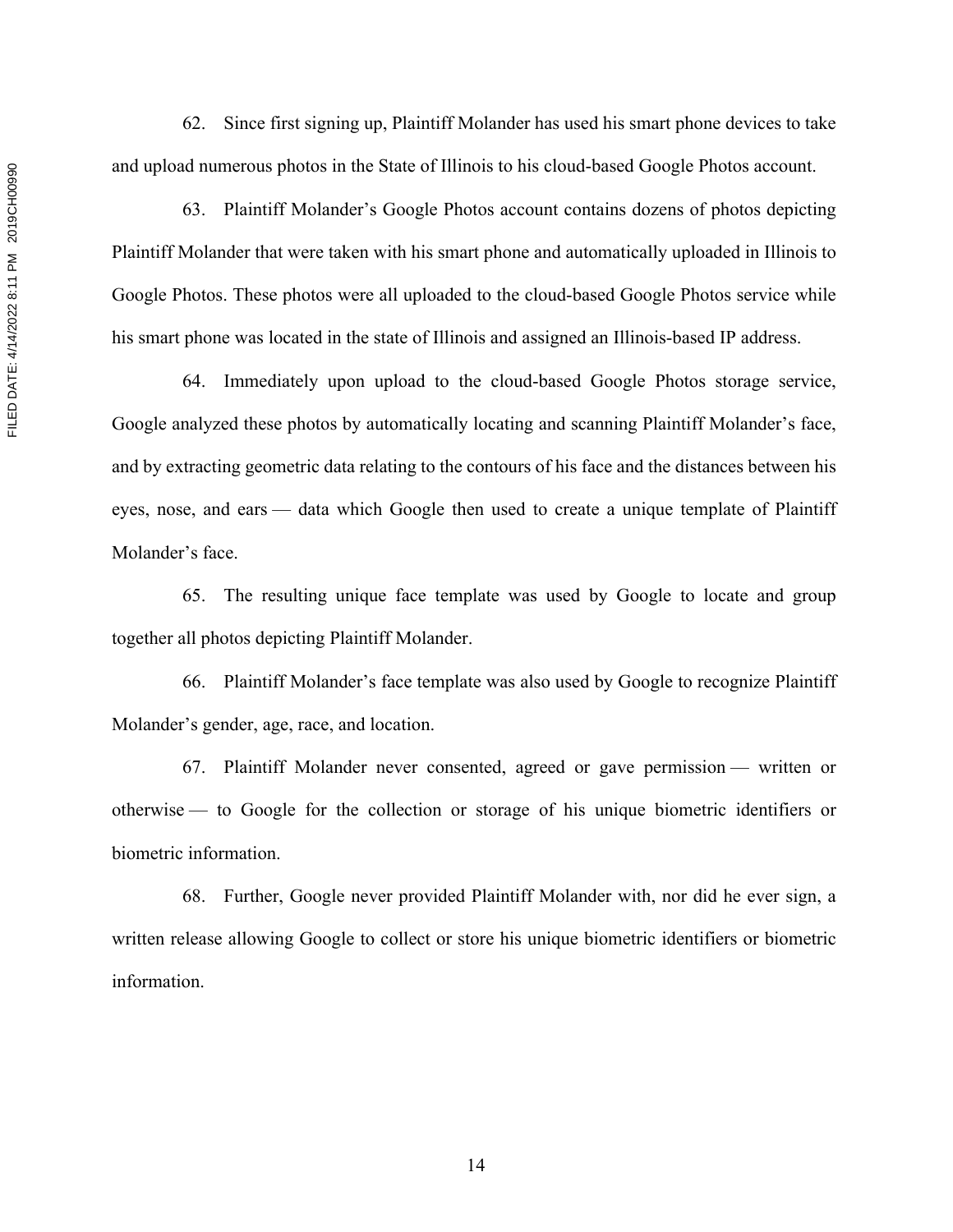69. Likewise, Google never provided Plaintiff Molander with an opportunity to prohibit or prevent the collection, storage, or use of his unique biometric identifiers or biometric information.

70. Nevertheless, when photos of Plaintiff Molander were automatically uploaded to Google Photos from within the state of Illinois, Google located Plaintiff Molander's face in the photos, scanned Plaintiff Molander's facial geometry, and created a unique face template corresponding to Plaintiff Molander all in direct violation of BIPA.

### **VIII. Plaintiff Marquez's Experience**

71. During the time period relevant to this action, Plaintiff Marquez purchased a Google Android device from a retail location in Illinois and, using that device, enrolled his preexisting Google account in the Google Photos service, which then became automatically linked to his Android device.

72. While residing in Peotone, Illinois, Plaintiff Marquez has used his Google Android device to take numerous photos of himself, depicting his face, in the state of Illinois. Upon taking these photos, his Android device automatically uploaded the photos to his cloud-based Google Photos account. These photos were all uploaded to the cloud-based Google Photos service while the Google Android device was located in the State of Illinois from an Illinois-based IP address.

73. Immediately upon upload to the cloud-based Google Photos storage service, Google analyzed these photos, automatically located and scanned Plaintiff Marquez's face, extracted geometric data relating to the contours of his face and the distances between his eyes, nose, and ears, and then used that data pertaining to his facial geometry to create a unique template of his face.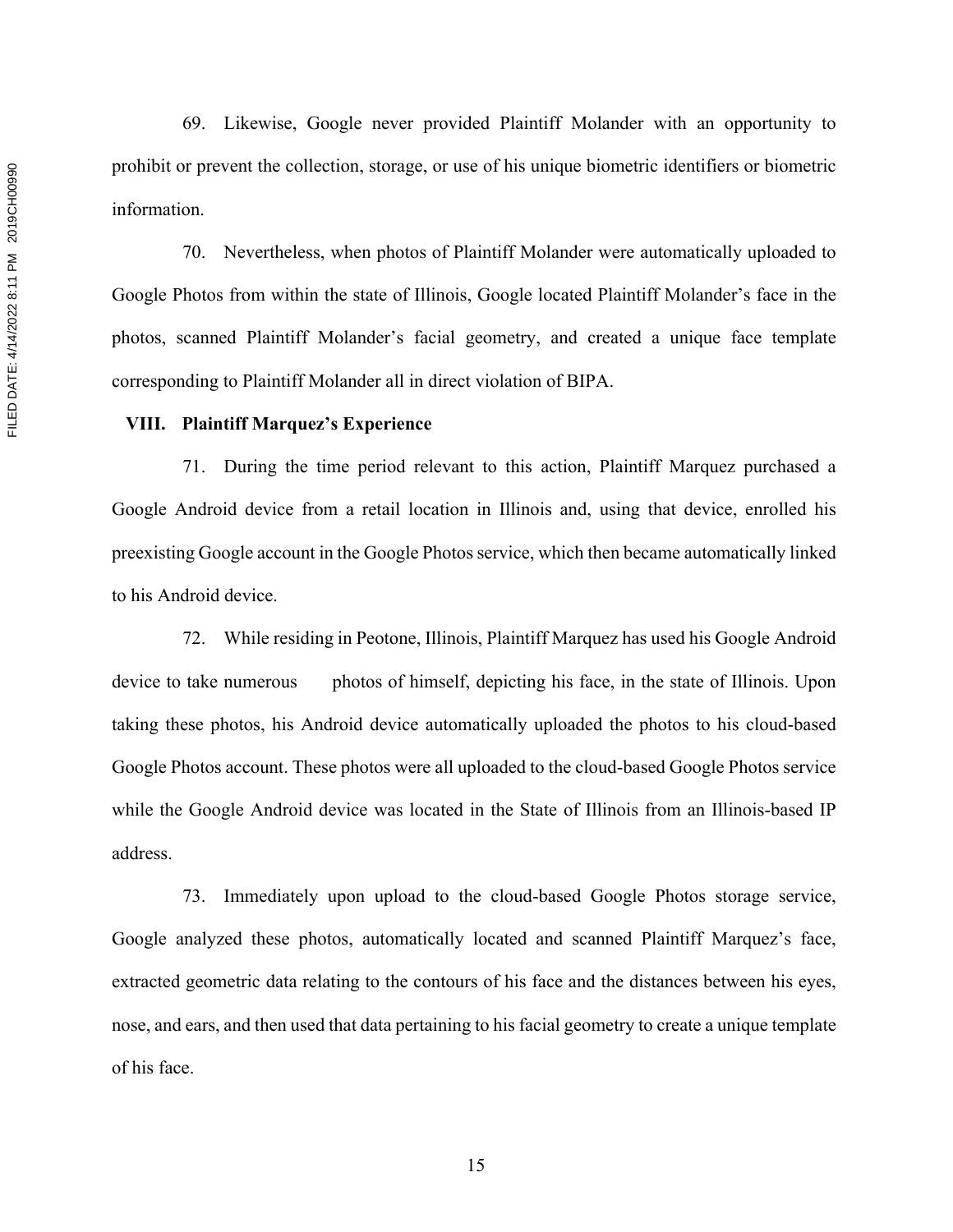74. The resulting unique face template was used by Google to locate and group together all photos depicting Plaintiff Marquez.

75. Google also used Plaintiff Marquez's face template to recognize his gender, age, race, and location.

76. Plaintiff Marquez never consented, agreed or gave permission — written or otherwise — to Google for the collection or storage of his unique biometric identifiers or biometric information.

77. Further, Google never provided Plaintiff Marquez with, nor did he ever sign, a written release allowing Google to collect or store his unique biometric identifiers or biometric information.

78. Likewise, Google never provided Plaintiff Marquez with an opportunity to prohibit or prevent the collection, storage, or use of his unique biometric identifiers or biometric information.

## **CLASS ALLEGATIONS**

79. **Class Definition**: Plaintiffs bring this action pursuant to 735 ILCS 5/2-801, individually and on behalf of a class of similarly situated individuals, defined as follows (the "Class"):

All Illinois residents who appeared in a photograph in Google Photos at any time between May 1, 2015 and the present date.

The following are excluded from the Class: (1) any Judge presiding over this action and members of her or his family; (2) Google, Google's subsidiaries, parents, successors, predecessors, and any entity in which Google or its parent has a controlling interest (as well as current or former employees, officers and directors); (3) persons who properly execute and file a timely request for exclusion from the Class; (4) persons whose claims in this matter have been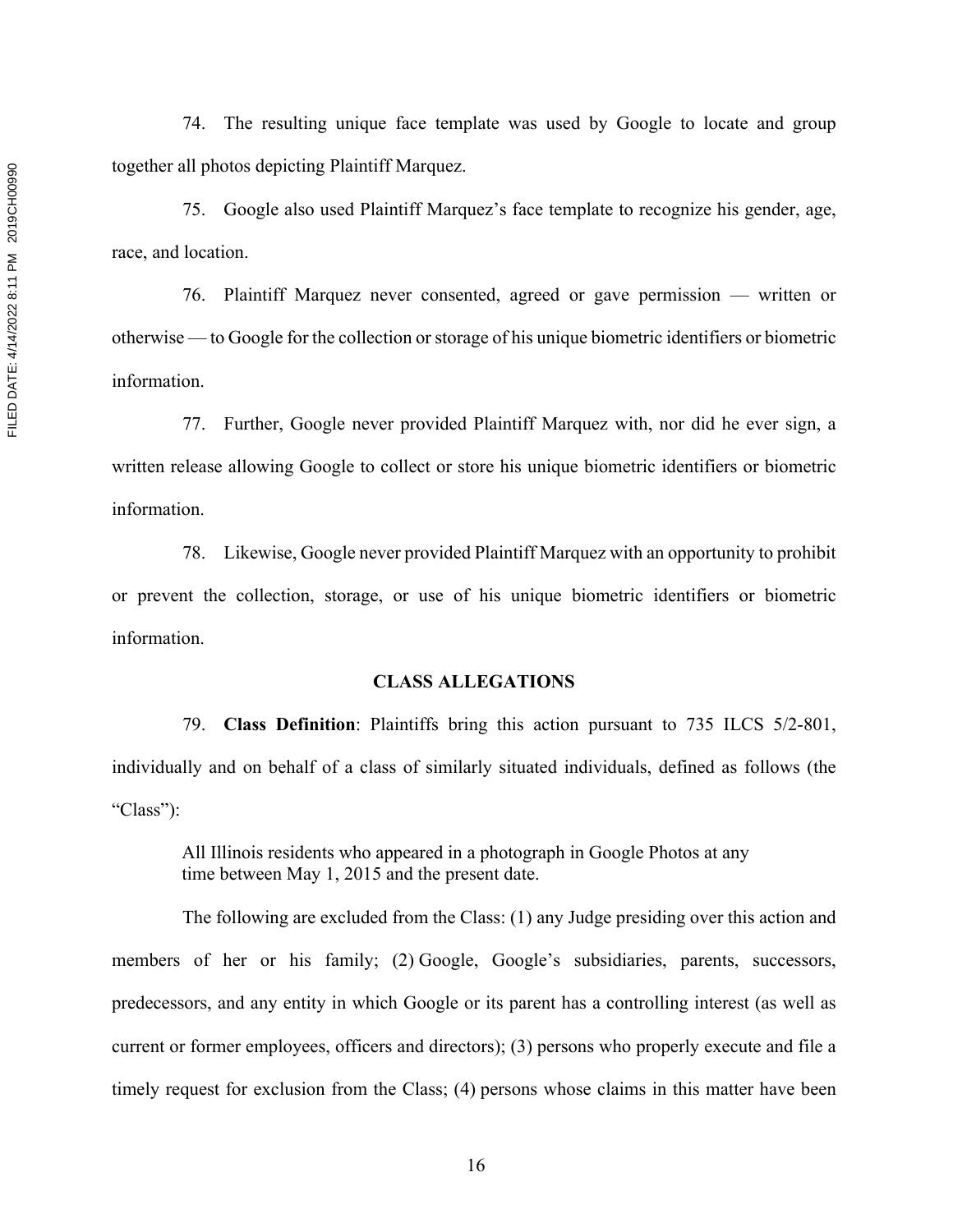finally adjudicated on the merits or otherwise released; (5) Plaintiffs' counsel and Google's counsel; and (6) the legal representatives, successors, and assigns of any such excluded persons.

80. **Numerosity**: The number of persons within the Class is substantial, believed to amount to millions of persons. It is, therefore, impractical to join each member of the Class as named plaintiffs. Further, the size and relatively modest value of the claims of the individual members of the Class renders joinder impractical. Accordingly, utilization of the class action mechanism is the most economically feasible means of determining and adjudicating the merits of this litigation.

81. **Commonality and Predominance**: There are well-defined common questions of fact and law that exist as to all members of the Class and that predominate over any questions affecting only individual members of the Class. These common legal and factual questions, which do not vary from Class member to Class member, and which may be determined without reference to the individual circumstances of any class member include, but are not limited to, the following:

- (a) whether Google collected or otherwise obtained Plaintiffs' and the Class's biometric identifiers or biometric information;
- (b) whether Google properly informed Plaintiffs and the Class that it collected, used, and stored their biometric identifiers or biometric information;
- (c) whether Google obtained a written release (as defined in 740 ILCS 14/10) to collect, use, and store Plaintiffs' and the Class's biometric identifiers or biometric information;
- (d) whether Google developed a written policy, made available to the public, establishing a retention schedule and guidelines for permanently destroying biometric identifiers and biometric information when the initial purpose for collecting or obtaining such identifiers or information has been satisfied or within 3 years of their last interaction, whichever occurs first;
- (e) whether Google used Plaintiffs' and the Class's biometric identifiers or biometric information to identify them; and
- (f) whether Google's violations of the BIPA were committed intentionally, recklessly, or negligently.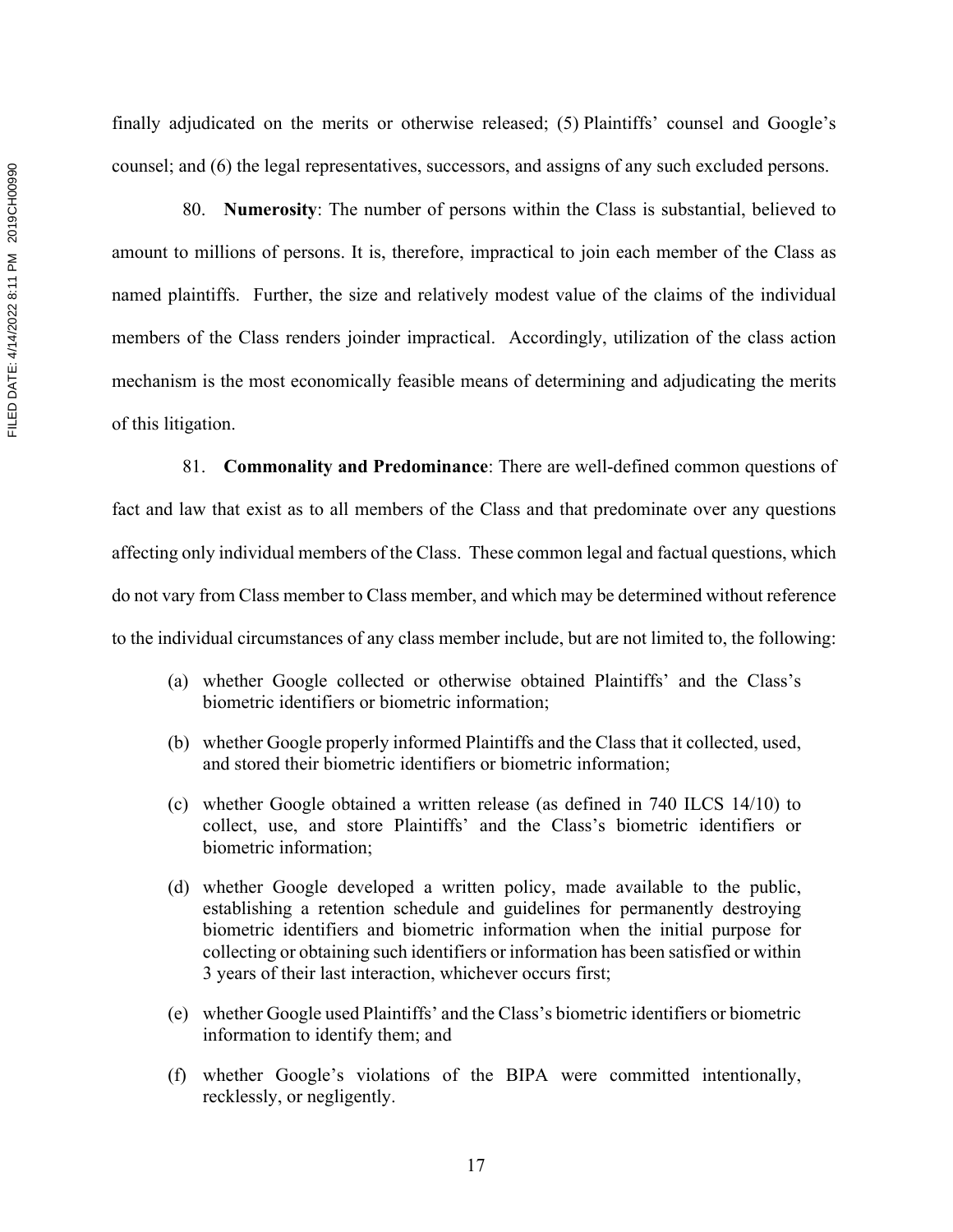82. **Adequate Representation**: Plaintiffs have retained and are represented by qualified and competent counsel who are highly experienced in complex consumer class action litigation. Plaintiffs and their counsel are committed to vigorously prosecuting this class action. Neither Plaintiffs nor their counsel have any interest adverse to, or in conflict with, the interests of the absent members of the Class. Plaintiffs are able to fairly and adequately represent and protect the interests of such a Class. Plaintiffs have raised viable statutory claims of the type reasonably expected to be raised by members of the Class, and will vigorously pursue those claims. If necessary, Plaintiffs may seek leave of this Court to amend this Class Action Complaint to include additional Class representatives to represent the Class or additional claims as may be appropriate.

83. **Superiority**: A class action is superior to other available methods for the fair and efficient adjudication of this controversy because individual litigation of the claims of all Class members is impracticable. Even if every member of the Class could afford to pursue individual litigation, the Court system could not. It would be unduly burdensome to the courts in which individual litigation of numerous cases would proceed. Individualized litigation would also present the potential for varying, inconsistent, or contradictory judgments, and would magnify the delay and expense to all parties and to the court system resulting from multiple trials of the same factual issues. By contrast, the maintenance of this action as a class action, with respect to some or all of the issues presented herein, presents few management difficulties, conserves the resources of the parties and of the court system and protects the rights of each member of the Class. Plaintiffs anticipate no difficulty in the management of this action as a class action. Class-wide relief is essential to compel compliance with the BIPA.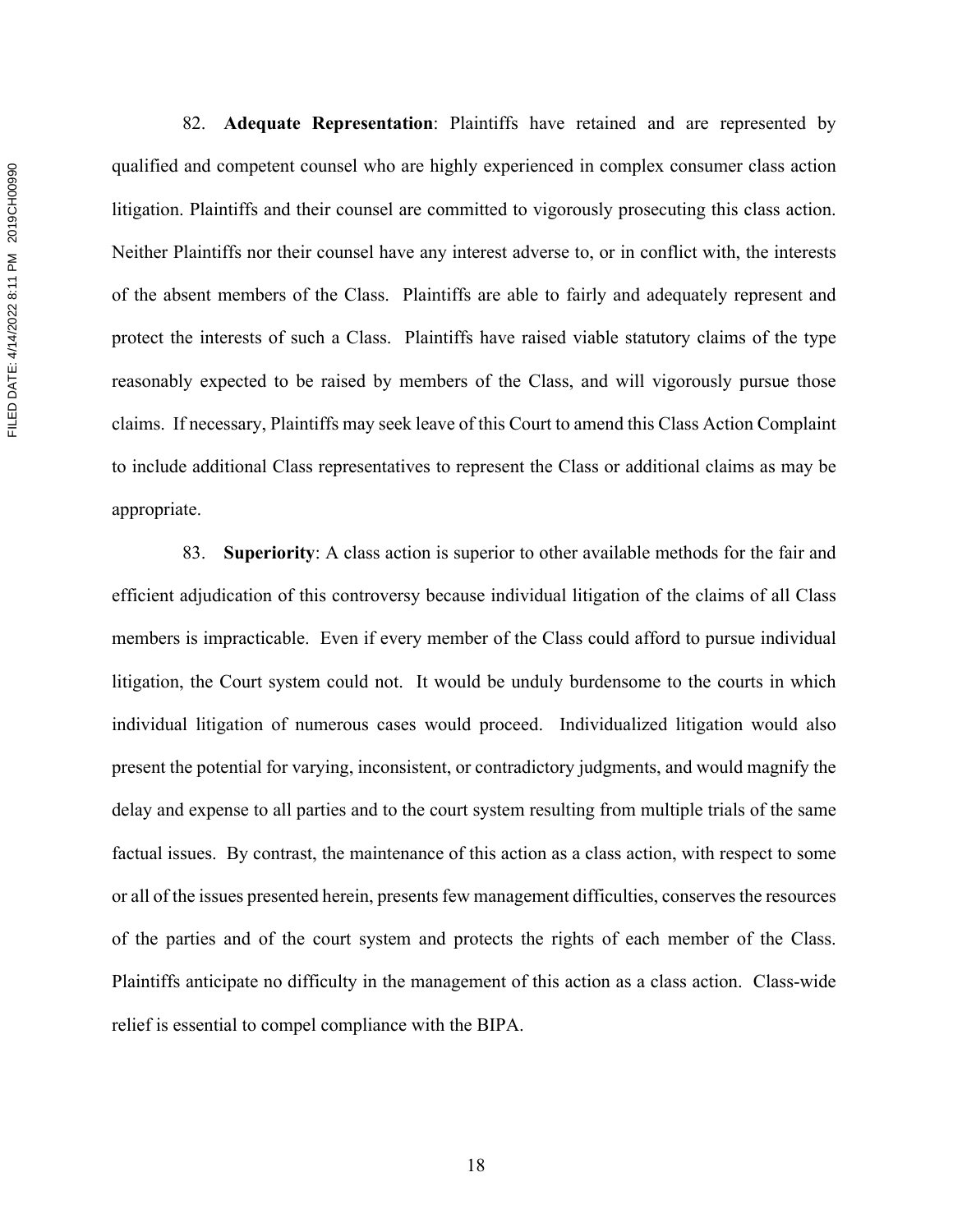# **FIRST CAUSE OF ACTION Violation of 740 ILCS 14/1,** *et seq.* **(On Behalf of Plaintiffs and the Class)**

84. Plaintiffs incorporate the foregoing allegations as if fully set forth herein.

85. The BIPA makes it unlawful for any private entity to, among other things, "collect, capture, purchase, receive through trade, or otherwise obtain a person's or a customer's biometric identifiers or biometric information, unless it first: (1) informs the subject . . . in writing that a biometric identifier or biometric information is being collected or stored; (2) informs the subject . . . in writing of the specific purpose and length of term for which a biometric identifier or biometric information is being collected, stored, and used; and (3) receives a written release executed by the subject of the biometric identifier or biometric information . . . ." 740 ILCS 14/15(b) (emphasis added).

86. Google is a Delaware limited liability company and thus qualifies as a "private entity" under the BIPA. *See* 740 ILCS 14/10.

87. Plaintiffs and Class members are individuals who had their "biometric identifiers," including scans of face geometry, collected, captured, received, or otherwise obtained by Google from photographs that were uploaded to Google Photos from within the state of Illinois. *See* 740 ILCS 14/10.

88. Plaintiffs and Class members are individuals who had their "biometric information" collected by Google (in the form of their gender, age and location) through Google's collection and use of their "biometric identifiers."

89. Google systematically and automatically collected, used, and stored Plaintiffs' and Class members' biometric identifiers and/or biometric information without first obtaining the written release required by 740 ILCS 14/15(b)(3).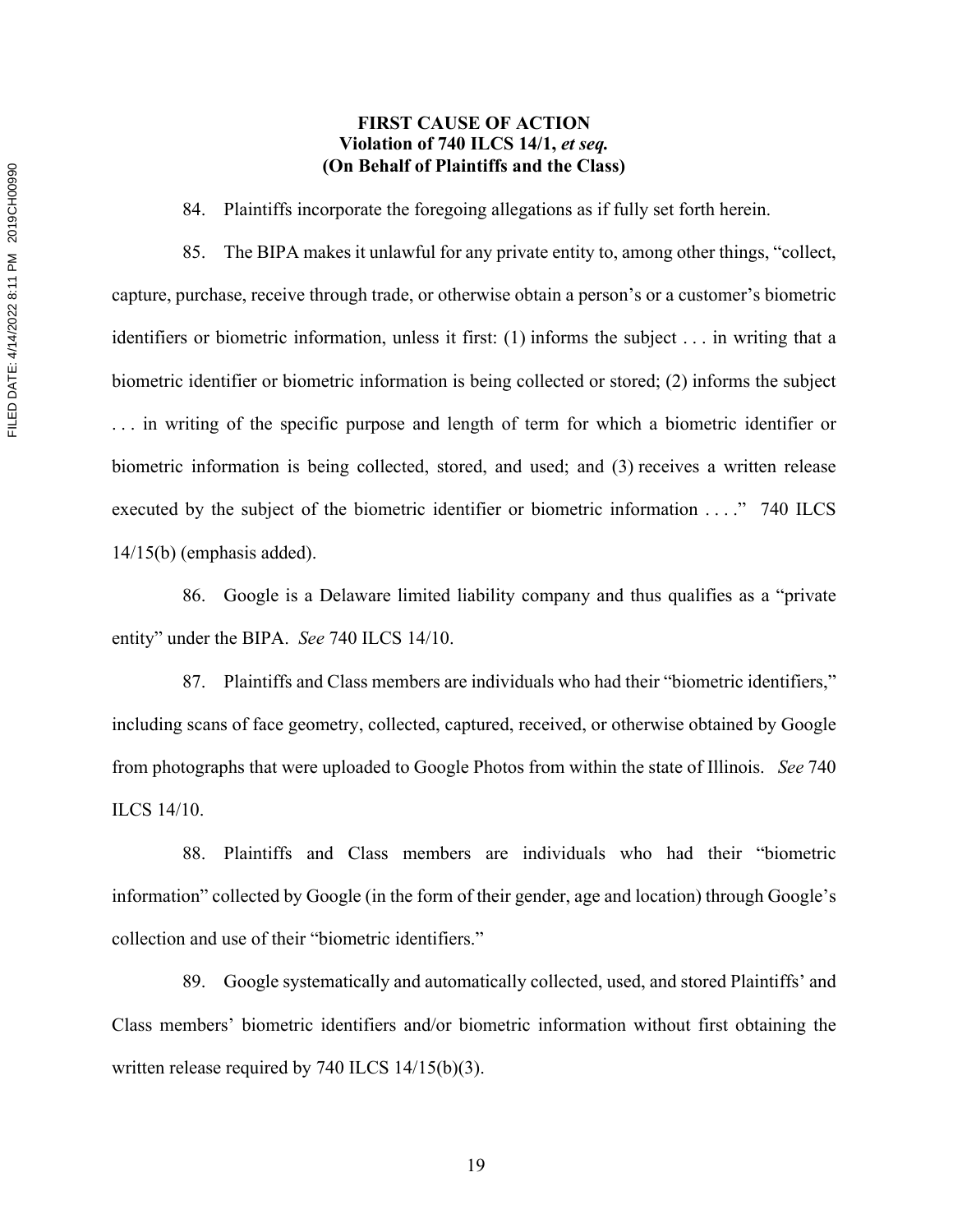90. Google failed to properly inform Plaintiffs or the Class in writing that their biometric identifiers and/or biometric information were being "collected or stored" on Google Photos, nor did Google inform Plaintiffs or Class members in writing of the specific purpose and length of term for which their biometric identifiers and/or biometric information were being "collected, stored and used" as required by  $740$  ILCS  $14/15(b)(1)-(2)$ .

91. In addition, Google is in possession of biometric identifiers and biometric information but failed to publicly provide a retention schedule or guidelines for permanently destroying the biometric identifiers and/or biometric information of Plaintiffs or Class members, as required by the BIPA. *See* 740 ILCS 14/15(a).

92. By collecting, storing, and using Plaintiffs' and the Class's biometric identifiers and biometric information as described herein, Google violated the rights of Plaintiffs and each Class member to keep private these biometric identifiers and biometric information, as set forth in the BIPA.

93. Individually and on behalf of the proposed Class, Plaintiffs seek: (1) injunctive and equitable relief as is necessary to protect the interests of Plaintiffs and the Class by requiring Google to comply with the BIPA's requirements for the collection, storage, and use of biometric identifiers and biometric information as described herein; (2) statutory damages of \$5,000.00 for the intentional and reckless violation of the BIPA pursuant to 740 ILCS 14/20 (2), or alternatively, statutory damages of \$1,000.00 pursuant to 740 ILCS 14/20(1) if the Court finds that Google's violations were negligent; and (3) reasonable attorneys' fees and costs and other litigation expenses pursuant to 740 ILCS 14/20(3).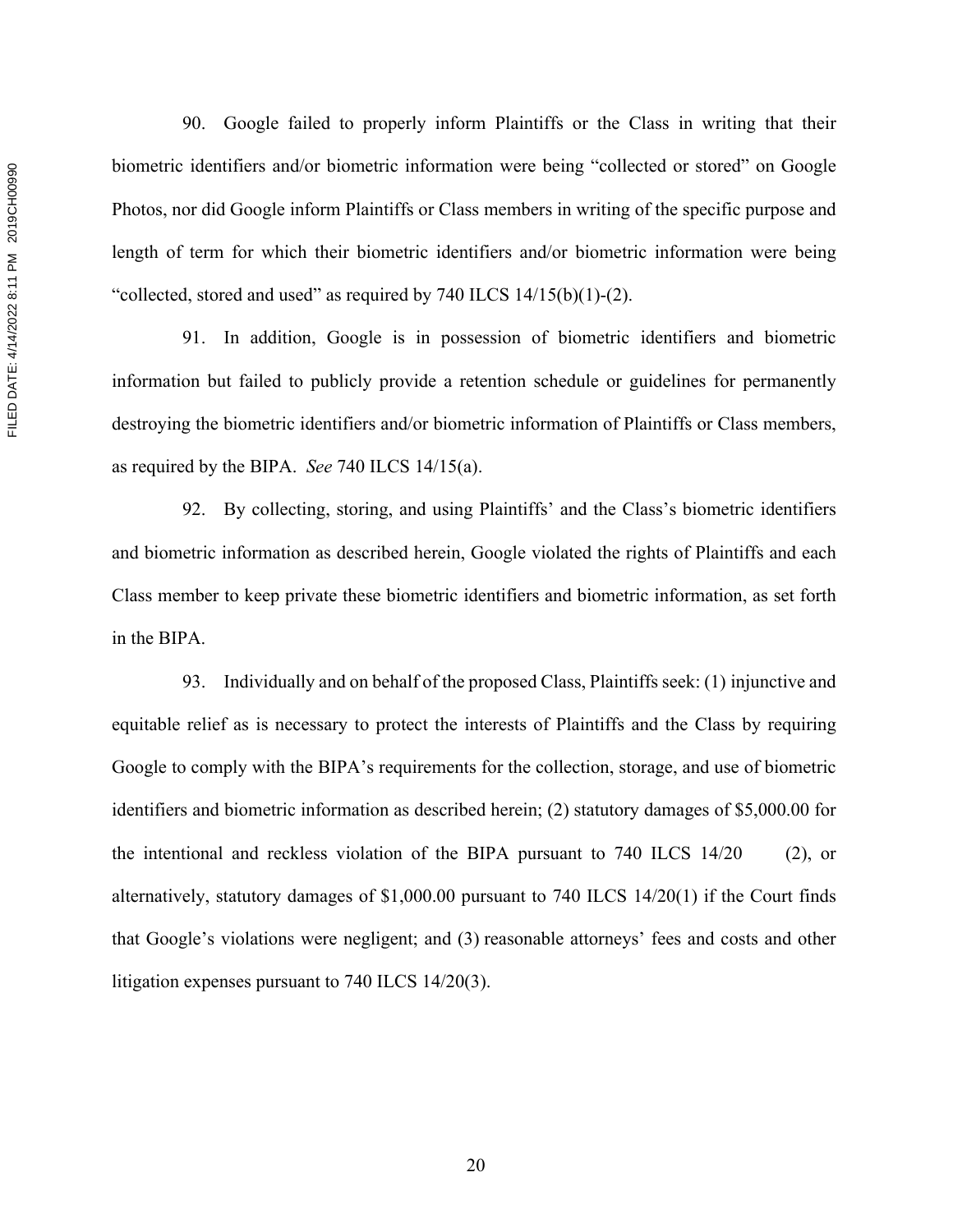### **PRAYER FOR RELIEF**

WHEREFORE, Plaintiffs, individually and on behalf of the proposed Class, respectfully request that this Court enter an Order:

A. Certifying this case as a class action on behalf of the Class defined above, appointing Plaintiffs as representatives of the Class, and appointing their counsel as Class Counsel;

B. Declaring that Google's actions, as set out above, violate the BIPA, 740 ILCS l4/1, *et seq.*;

C. Awarding statutory damages of \$5,000.00 for each and every intentional and reckless violation of the BIPA pursuant to 740 ILCS 14/20(2), or alternatively, statutory damages of \$1,000.00 pursuant to 740 ILCS 14/20(1) if the Court finds that Google's violations were negligent;

D. Awarding injunctive and other equitable relief as is necessary to protect the interests of the Class, including, *inter alia*, an order requiring Google to collect, store, possess, and use biometric identifiers or biometric information in compliance with the BIPA;

E. Awarding Plaintiffs and the Class their reasonable litigation expenses and attorneys' fees;

F. Awarding Plaintiffs and the Class pre- and post-judgment interest, to the extent allowable; and

G. Awarding such other and further relief as equity and justice may require.

## **JURY TRIAL DEMAND**

Plaintiffs demand a trial by jury for all issues so triable.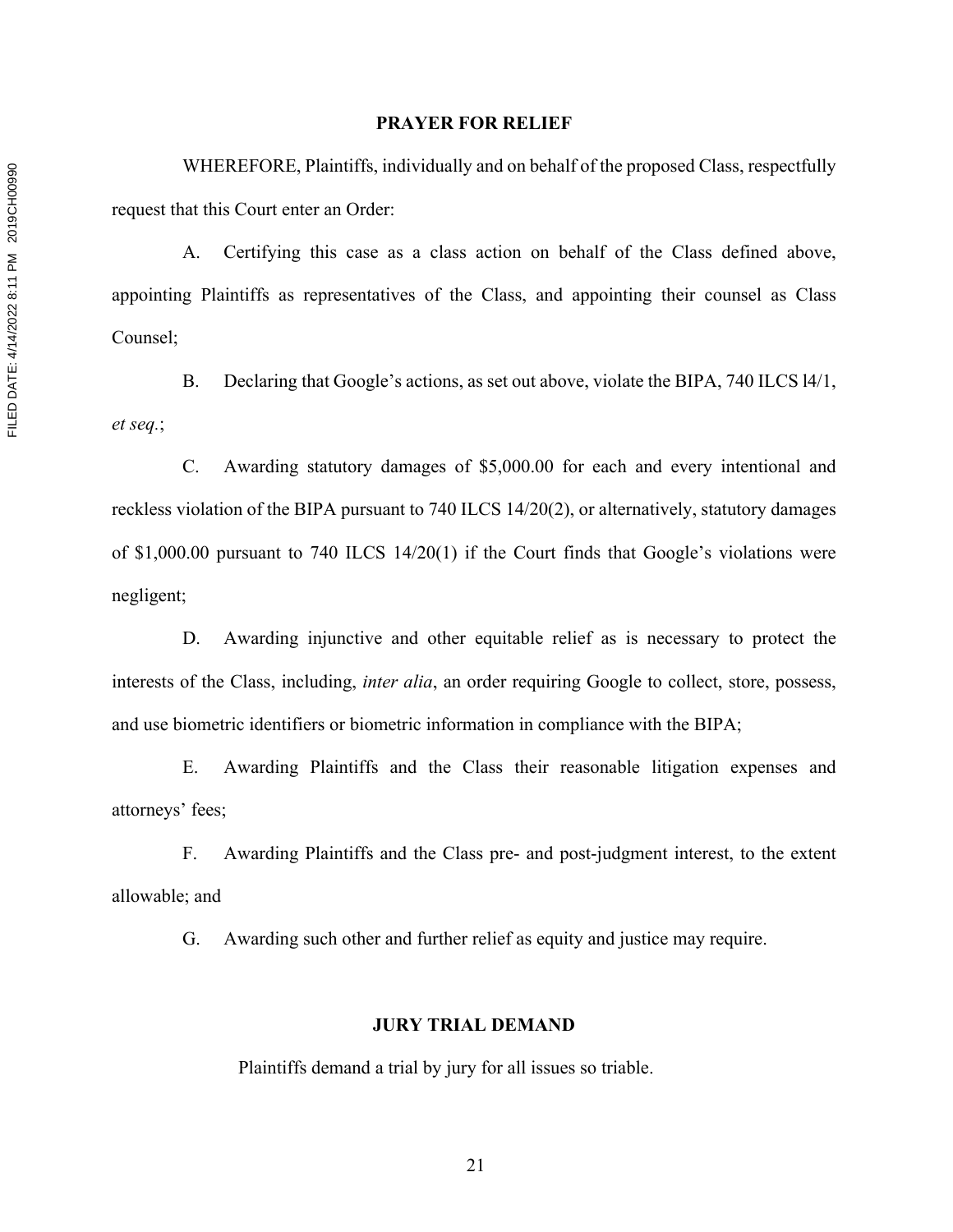Dated: April 14, 2022 Respectfully submitted,

By: */s/ Robert Ahdoot*

Robert Ahdoot

ROBERT AHDOOT\* TINA WOLFSON\* THEODORE W. MAYA\* **AHDOOT & WOLFSON, PC** 2600 West Olive Ave, Ste 500 Burbank, California 91505 rahdoot@ahdootwolfson.com twolfson@ahdootwolfson.com tmaya@ahdootwolfson.com Tel: (310) 474 -9111 Fax: (310) 474 -8585 Firm ID: 63685

JOHN C. CAREY\* DAVID P. MILIAN\* **CAREY RODRIGUEZ MILIAN LLP** 1395 Brickell Ave, Ste 700 Miami, Florida 33131 jcarey@careyrodriguez.com dmilian@careyrodriguez.com Tel: (305) 372 -7474 Fax: (305) 372 -7475

FRANK S. HEDIN\* **HEDIN HALL LLP** 1395 Brickell Ave, Ste 1140 Miami, Florida 33131 fhedin@hedinhall.com Tel: (305) 357 -2107 Fax: (305) 200 -8801

SCOTT A. BURSOR\* **BURSOR & FISHER, P.A.** 1395 Brickell Ave, Ste 1140 Miami, Florida 33131

fhedin@hedinhall.com Tel: (305) 357 -2107 Fax: (305) 200 -8801

\*Admitted *Pro Hac Vice*

*Counsel for Plaintiffs & Proposed Class Counsel*